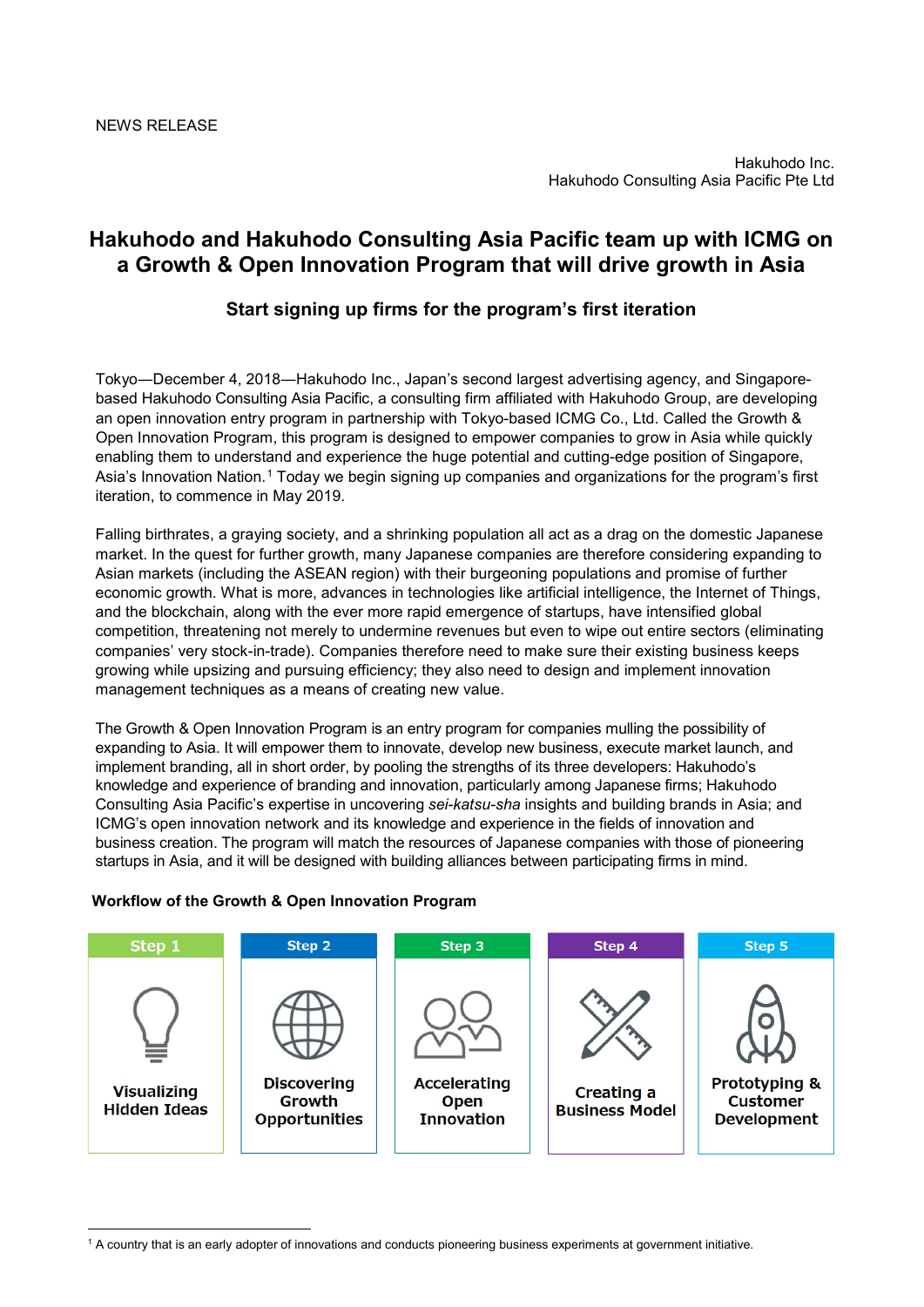#### **Concepts**

- Understand and experience the huge potential and cutting-edge position of Singapore, the Innovation Nation.
- Understand and experience the pressing challenges that exist in Asia (including the ASEAN region).
- Develop a hypothetical business model in collaboration with a startup.

#### **STEP 1: Visualizing Hidden Ideas**

- Representatives from institutes and government agencies in different countries share social challenges relating to the set topic.
- Participating companies share their perceived social challenges and concerns for the future.
- Form a hypothesis on the challenges to be solved by your company (from both your own perspective and that of society).

#### **STEP 2: Discovering Growth Opportunities**

- Conduct actual fieldwork in Asia based on the set topic.
- At a workshop held on the ground, redefine the hypothesis on the challenges to be solved by your company.

#### **STEP 3: Accelerating Open Innovation**

- In Singapore, hold meetings and discussions with startups and accelerators related to the set topic. Also explore the possibility of partnering with other participating firms.
- Formulate a hypothesis on how to solve your challenges. Then put together the optimum team for doing so.

#### **STEP 4: Creating a Business Model**

• Formulate a hypothetical business model based on your challenges and their solution.

#### **STEP 5: Prototyping & Customer Development**

• Fine-tune your hypothetical business model and execute test marketing.

Singapore, which is in the process of transforming itself from a trading and financial hub into an innovation hub, now welcomes innovations from across the globe. It has successfully sped up growth among corporate startups in Asia while conducting business experiments with the support of the government, which oversees its innovation strategy.

The topic of the first Growth & Open Innovation Program will be "Smart Cities." In Asia, as economic growth expands the middle class and drives urbanization, information technology is penetrating peoples' lives so rapidly that the region has leapfrogged much of the world. Urban development projects to create smart cities are being undertaken in many different countries, but with the exception of Singapore there are virtually no smart cities in hot, steamy climes like Asia. A new model is therefore needed.

The goal of the first Growth & Open Innovation Program will be to identify ways to break into the field of smart city development, a potentially rich source of business opportunities for Japanese firms. To that end Singapore has been selected as the site of the fieldwork, and participants will team up with Singapore-based startups. Singapore was recently named "Smart City of 2018" at the Smart City Expo World Congress 2018 held in Barcelona in recognition of the fact that its smart city initiatives are currently the most advanced in the world. Observing Singapore today will thus aid in understanding the overall evolution of smart cities across the globe.

While tapping Singapore's potential as the Innovation Nation, the Growth & Open Innovation Program will in the future focus on many other topics as well, thus helping companies grow their business in Asia.